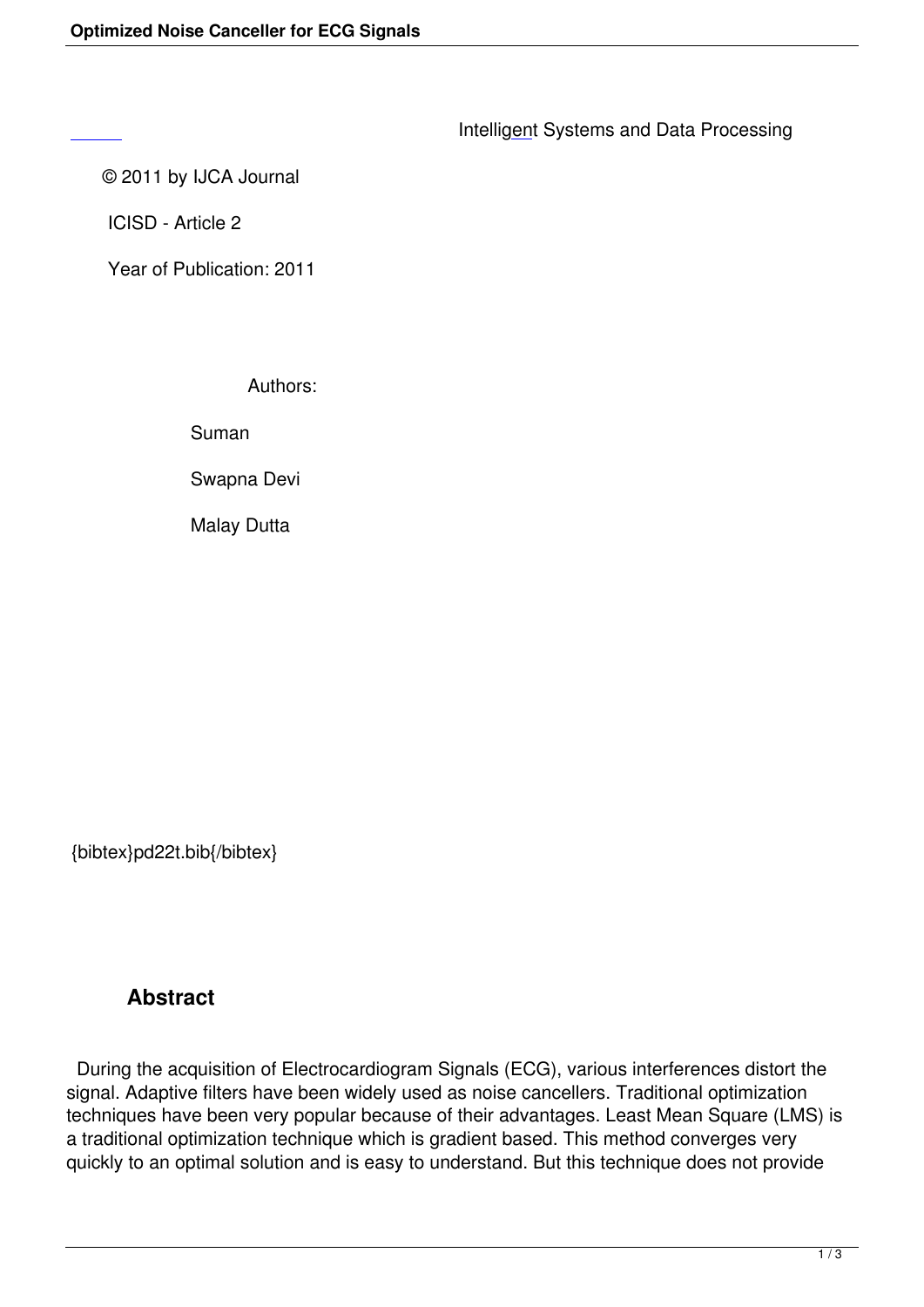solutions for non-differentiable and discontinuous problems. Bio-inspired optimization algorithms such as genetic algorithm (GA) and Memetic algorithm (MA) can optimize complex and hard problems. In this paper, the adaptive noise canceller has been optimized with Modified Memetic Algorithm (MMA) to remove power line interference in the ECG signals. The performance of these algorithms has been analyzed on the basis of parameters viz., improvement in signal to noise ratio, normalized correlation coefficient (NCC) and root mean square error (RMSE). The results show that (MMA) outperforms both LMS and GA algorithms. Simulation results of GA and MA on benchmark functions viz. Greiwank and Rastrigin show that MMA is more effective for the optimization process.

# **Reference**

 - Tang Jing-tian, Zou Qing, Tang Yan, Liu Bin, Zhang Xiao-kai, "Hilbert-Huang Transform for ECG De-noising" Bioinformatics and Biomedical Engineering, ICBBE, Year: 2007, pp. 664 – 667.

Zhao Zhidong, Pan Min, "ECG Denoising by Sparse Wavelet Shrinkage" Bioinformatic and Biomedical Engineering, ICBBE, The 1st International Conference on 6-8 July2007, pp.786–789.

 - Yunfeng Wu, Rangayyan, R.M., "An Algorithm for Evaluating the Performance of Adaptive Filters for the Removal of Artifacts in ECG Signals" Electrical and Computer Engineering, CCECE, Canadian Conference on, Year: 2007, pp. 864–867.

 - Omid Sayadi, Mohammad Bagher Shamsollahi, "ECG Denoising and Compression Using a Modified Extended Kalman Filter Structure", Biomedical Engineering, IEEE Transactions, Volume 55, Issue: 9, 2008, pp. 2240-2248.

Delechelle, E., Lemoine, J., Oumar Niang, "Empirical Mode Decomposition: An Analytical Approach for Sifting Process", Signal Processing Letters, IEEE Volume 12, Issue: 11, Year: 2005, pp. 764 – 767.

 - Nianqiang Li, Ping Li, "An Improved Algorithm Based on EMD-Wavelet for ECG Signal De-noising", International Joint Conference on Computational Sciences and Optimization, IEEE Computer Society, Year: 2009, pp. 825-827.

Nimunkar, A.J., Tompkins, W.J., "EMD-based 60-Hz Noise Filtering of the ECG" Engineering in Medicine and Biology Society EMBS, 29th Annual International Conference of the IEEE, Year: 22-26 Aug. 2007, pp.1904 - 1907.

Boudraa, A.-O., Cexus, J.-C., "EMD-Based Signal Filtering", Instrumentation and Measurement, IEEE Transactions on Volume: 56, Issue: 6 Year: 2007, pp. 2196 – 2202.

 - Widrow, B., Glover, J.R., Jr., McCool, J.M., Kaunitz, J., Williams, C.S., Hearn, R.H., Zeidler, J.R., Eugene Dong, Jr., Goodlin, R.C., "Adaptive Noise Cancelling: Principles and Applications". Proceedings of the IEEE Volume 63, Issue: 12, Year: 1975, pp. 1692 – 1716.

Zhao Zhidong, Ma Chan, "A Novel Cancellation Method of Powerline Interference in ECG Signal Based on EMD and Adaptive filter", Communication Technology, ICCT, 11th IEEE International Conference on 10-12 Nov. 2008, pp.517 – 520.

Soroor Behbanani, "Investigation of Adaptive Filtering for Noise Cancellation in ECG Signals" Second International Multisymposium on Computer and Computational Sciences, IEEE Computer Society, Year: 2007, pp.144 – 149.